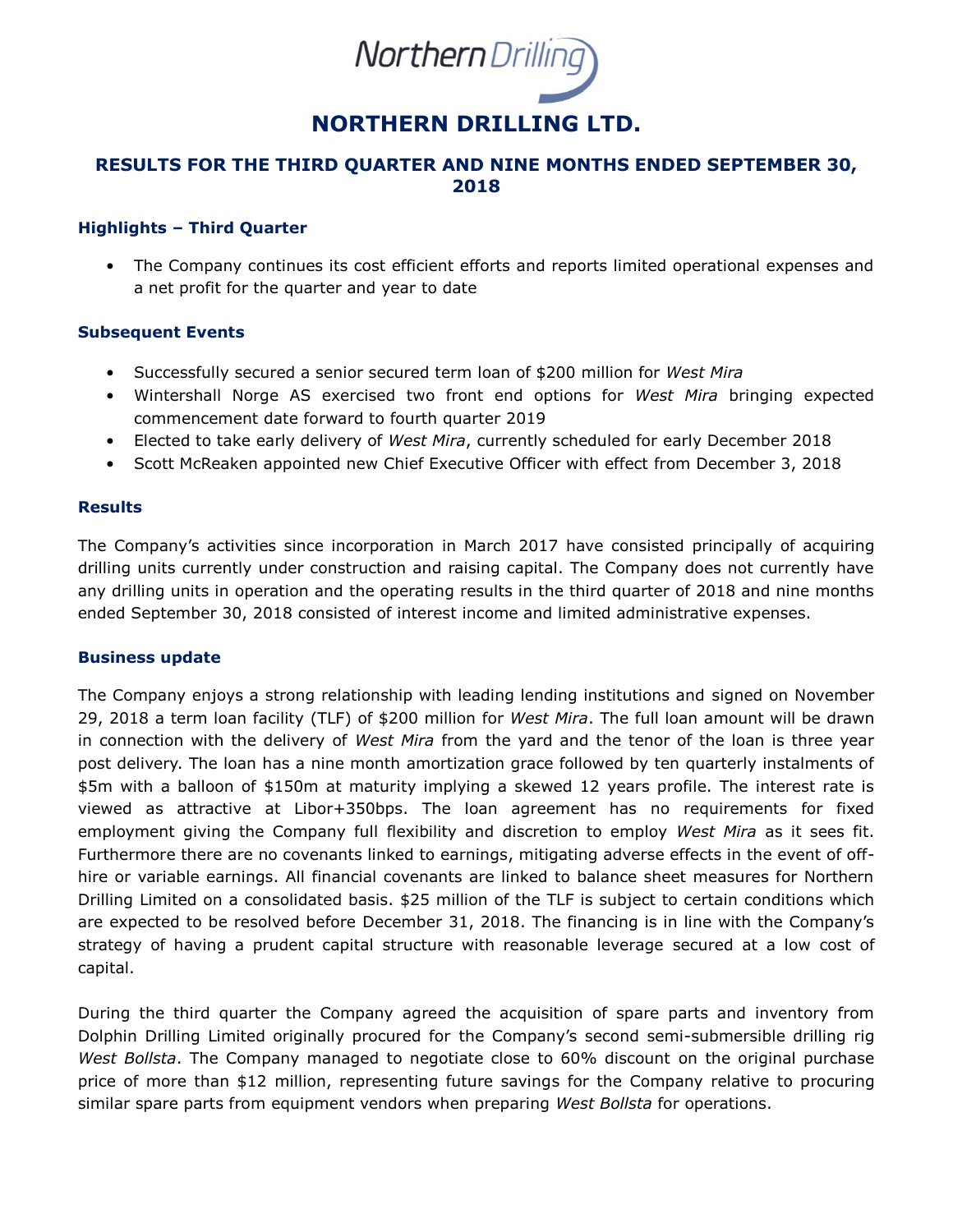

In October and November, Wintershall Norge AS exercised two front end options under the *West Mira* contract bringing expected commencement date forward to fourth quarter 2019. Wintershall has additional front end options outstanding bringing potential commencement date forward to third quarter 2019 should all options be exercised.

As a result of Wintershall exercising front end options and the positive prospects of further options to potentially be exercised, the Company has elected to take early delivery of *West Mira* from the shipyard. Expected delivery of *West Mira* is now set to early December 2018.

*West Mira* will be the world's first modern drilling rig equipped with a low emission hybrid power plant with batteries. Integration of batteries in power supply and distribution system on a drilling rig is expected to significantly reduce fuel consumption,  $CO^2$  and NOx emissions. This solution is a testament to Northern Drilling being in the forefront of technology enhancements and the ability to collaborate with key suppliers, such as Siemens, to increase *West Mira*'s operational capabilities and provide value for existing and future drilling operators. Siemens will continue to work closely with the rig to complete the upgrade prior to contract commencement with Wintershall and during operations to ensure maximum performance of the hybrid system.

On November 29, 2018 the Board appointed Scott McReaken as the Chief Executive Officer with effect from December 3, 2018. Mr McReaken will succeed Gunnar Winther Eliassen who will continue to support the Company through Seatankers Consultancy Services. Mr McReaken has been employed by Seadrill Group of Companies since 2012 where he served as Chief Executive Officer and Director of Sevan Drilling and Chief Financial Officer of North Atlantic Drilling Ltd. With commencement of *West Mira* for operations in Norway, Northern Drilling will enter into a new phase of business. The Board believes Mr McReaken brings the experience and leadership necessary to successfully oversee this important transformation of the Company. The Company will continue to primarily remain an asset platform and is not targeting a further expansion of in-house operational capabilities. All operational capabilities and requirements will continue to be sourced through management contracts maintaining Northern Drilling's extremely cost competitive and flexible platform.

The Company will continue to execute on its strategy of pursuing attractive asset acquisitions that will enhance the Company's fleet and create value to its shareholders. The Company has created a unique exposure to the offshore drilling market with only premium assets acquired at historical low prices, combined with flexible delivery schedules. With an expected average delivery year of 2020 for its fleet, Northern Drilling is protected against short term volatility while enjoying the exposure to a full market recovery on a medium to long term basis.

## **Outlook**

Despite recent short term volatility in the oil price, the ultra deewpater (UDW) market continues to show clear signs of improvements. Increased tender activity continues to be a leading indicator pointing to increased activity. Drilling contractors are also becoming more restrictive contracting out premium rigs at or close to operational cost. This has resulted in a number of selective, but highly supportive data-points for tier 1 benign UDW rigs securing contracts with an expected margin of more than \$50,000 per day above daily operating cost. Utilization for tier 1 benign UDW rigs is currently estimated to be 82% compared to the trough in November 2017 of 63%. Since the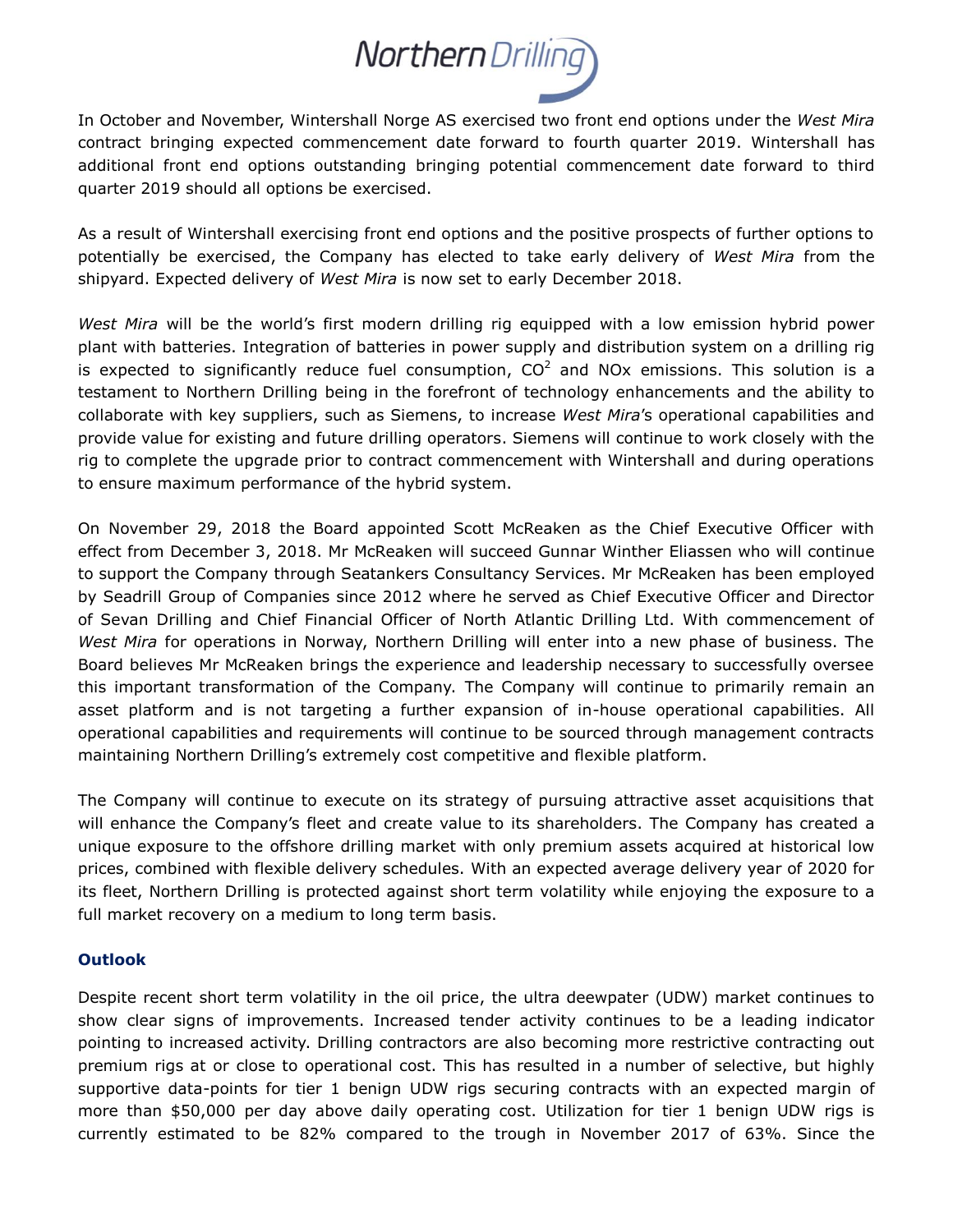

Company's entrance into the UDW market in May 2018 the trend with operators preferring premium units has intensified with an annualized growth in utilization of more than 40% year over year. Based on the observed utilization and day rate trajectory, the Company is increasingly comfortable on the outlook for its UDW rigs but will continue to utilize its flexible delivery schedule to maximize expected future contract economics.

The harsh environment market has seen several contracts for premium HE rigs awarded year to date at clean rates approaching \$ 300,000 on average. Several of the contracts awarded are for start-up in late 2019 and 2020 reducing the availability of premium HE rigs. *West Bollsta* is today believed to be one of the very few available rigs to meet the technical requirements from certain operators for start-up in the next 12 to 18 months. The Company is ideally positioned with *West Bollsta* but will continue to weigh potential contract economics against delivery timing of said rig.

## **Forward Looking Statements**

This Report contains certain forward-looking statements relating to the business, financial performance and results of the Company and/or the industry in which it operates, sometimes identified by the words "believes", "expects", "intends", "plans", "estimates" and similar expressions. The forward-looking statements contained in this Report, including assumptions, opinions and views of the Company or cited from third-party sources, are solely opinions and forecasts which are subject to risks, uncertainties and other factors that may cause actual events to differ materially from any anticipated development. The Company does not provide any assurance that that the assumptions underlying such forward-looking statements are free from errors, nor does the Company accept any responsibility for the future accuracy of the opinions expressed in the presentation or the actual occurrence of the forecasted developments. No obligations are assumed to update any forwardlooking statements or to conform to these forward-looking statements to actual results.

The Board of Directors Northern Drilling Ltd. Hamilton, Bermuda November 30, 2018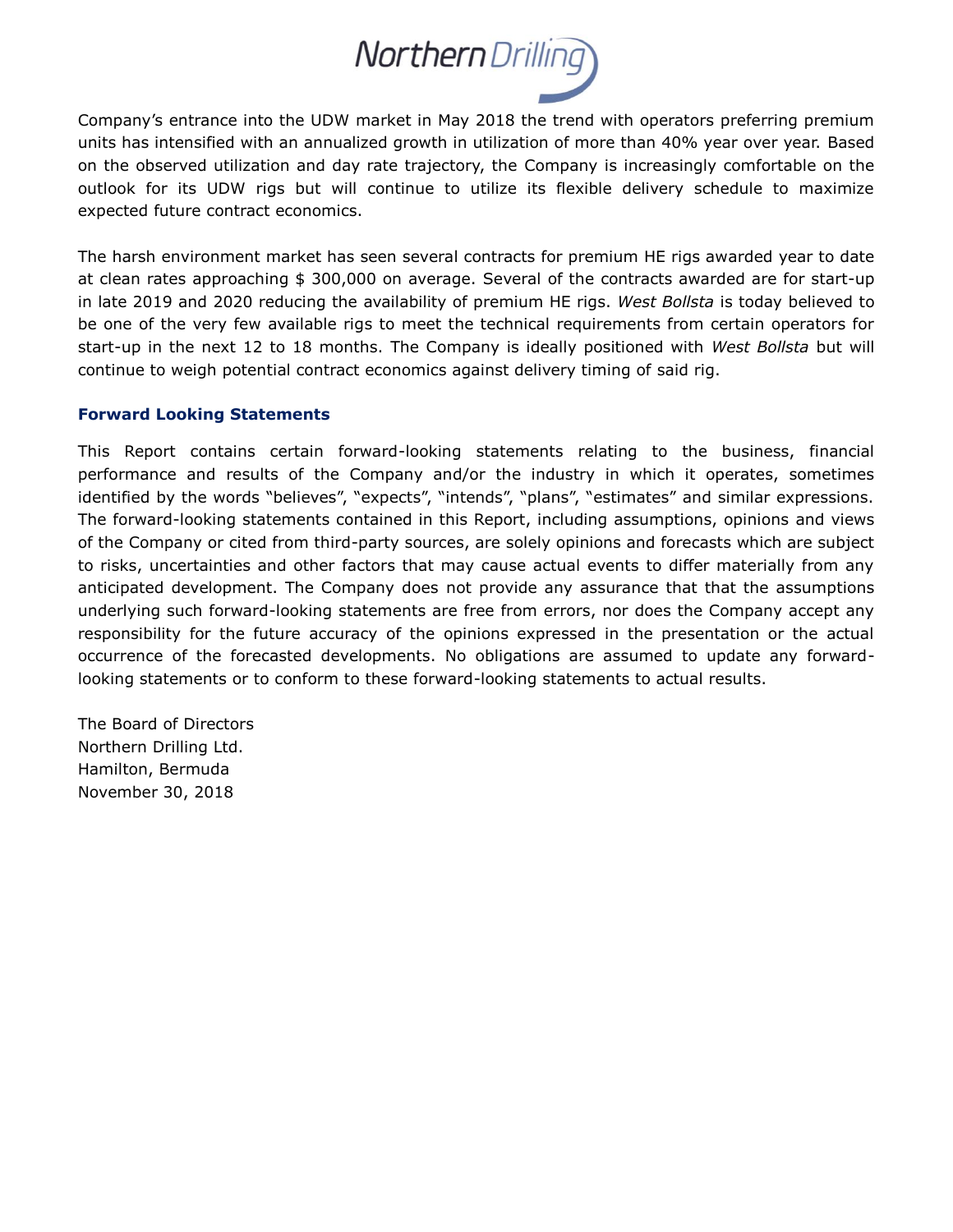## **NORTHERN DRILLING LTD. UNAUDITED INTERIM CONDENSED CONSOLIDATED FINANCIAL STATEMENTS**

| July 1 to<br>Sept 30, 2017 Sept 30, 2018 | July 1 to | <b>CONDENSED CONSOLIDATED INCOME</b><br><b>STATEMENT</b><br>(in thousands of \$) | Jan 1 to Sept | 30, 2018 Sept 30, 2017 | Mar 2 to Mar 2 to Dec<br>31, 2017 |
|------------------------------------------|-----------|----------------------------------------------------------------------------------|---------------|------------------------|-----------------------------------|
|                                          |           | <b>Total operating revenues</b>                                                  |               |                        |                                   |
| 242                                      | 399 l     | Administrative expenses                                                          | 1,024         | 376                    | 822                               |
| 242                                      | 399       | <b>Total operating expenses</b>                                                  | 1,024         | 376                    | 822                               |
| (242)                                    |           | (399) Net operating loss                                                         | (1,024)       | (376)                  | (822)                             |
| 122                                      |           | 774 I Interest income                                                            | 1,594         | 227                    | 725                               |
| $\left(1\right)$                         |           | Other financial (expense) income                                                 | (12)          | (5,001)                | (4,997)                           |
| (121)                                    |           | 386 Net income (loss)                                                            | 558           | (5,150)                | (5,094)                           |
|                                          |           | <b>Basic loss per share (\$)</b>                                                 |               | (0.13)                 | (0.10)                            |

*See accompanying notes that are an integral part of these unaudited interim condensed consolidated financial statements.*

| <b>CONDENSED CONSOLIDATED BALANCE SHEET</b><br>(in thousands of \$) | 2018<br>Sept 30 | 2017<br>Sept 30 | 2017<br>Dec 31 |
|---------------------------------------------------------------------|-----------------|-----------------|----------------|
| <b>ASSETS</b>                                                       |                 |                 |                |
| <b>Short term</b>                                                   |                 |                 |                |
| Cash and cash equivalents                                           | 145,437         | 38,852          | 84,090         |
| Other current assets                                                | 563             | 109             | 57             |
| Long term                                                           |                 |                 |                |
| Newbuildings                                                        | 569,187         | 184,073         | 185,170        |
| Payment on account of newbuilding acquisition                       |                 |                 | 200,000        |
| <b>Total assets</b>                                                 | 715,187         | 223,034         | 469,317        |
|                                                                     |                 |                 |                |
| <b>LIABILITIES AND EQUITY</b>                                       |                 |                 |                |
| <b>Short term liabilities</b>                                       |                 |                 |                |
| Other current liabilities                                           | 195             | 142             | 290            |
| Related party payables                                              | 1,036           | 370             | 751            |
| <b>Commitments and contingencies</b>                                |                 |                 |                |
| Total equity                                                        | 713,956         | 222,522         | 468,276        |
| <b>Total liabilities and equity</b>                                 | 715,187         | 223,034         | 469,317        |

*See accompanying notes that are an integral part of these unaudited interim condensed consolidated financial statements.*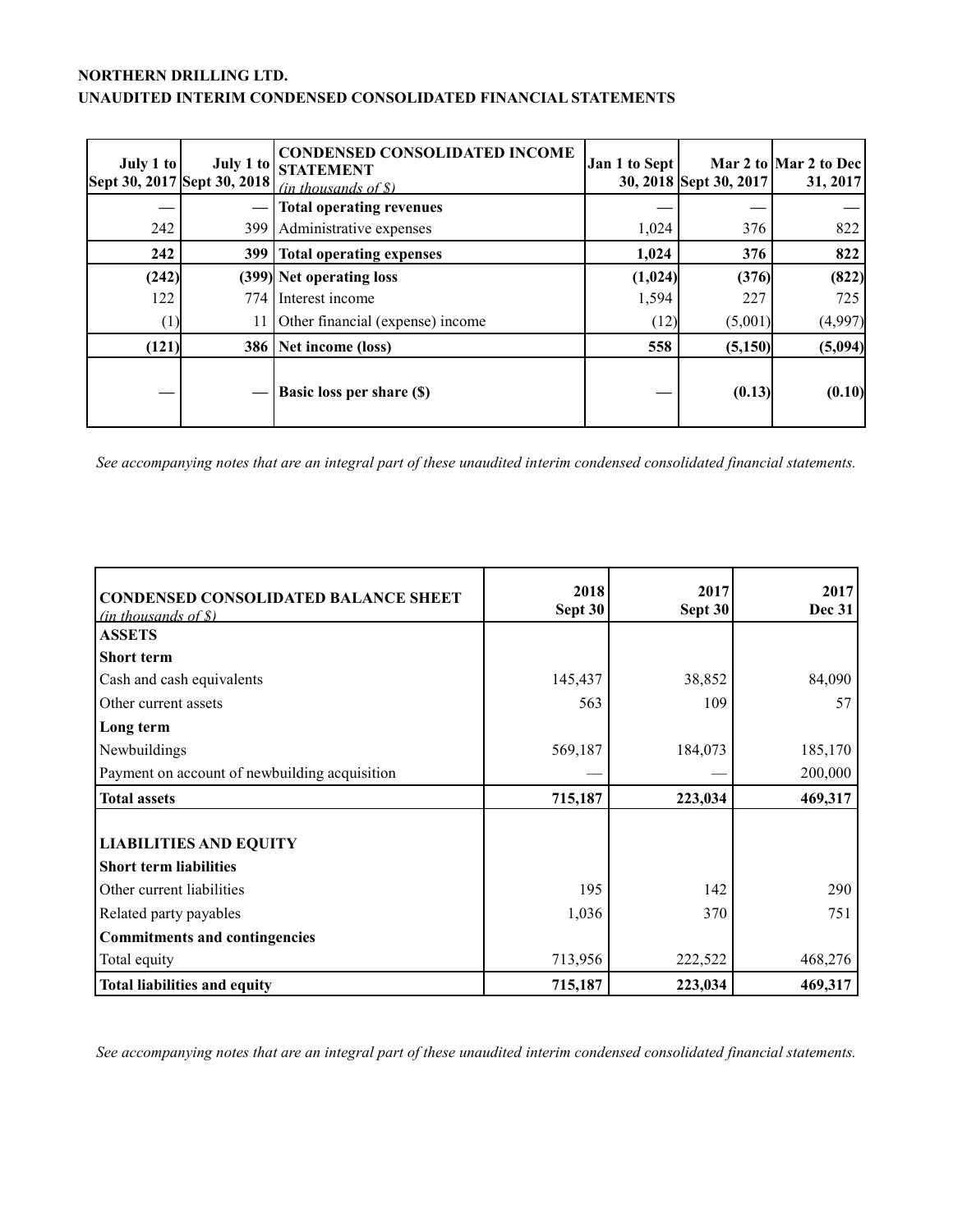## **NORTHERN DRILLING LTD. UNAUDITED INTERIM CONDENSED CONSOLIDATED FINANCIAL STATEMENTS**

| July 1 to | July 1 to<br>Sept 30, 2017 Sept 30, 2018 | <b>CONDENSED CONSOLIDATED</b><br><b>STATEMENT OF CASH FLOW</b><br>(in thousands of \$)               | Jan 1 to Sept | Mar 2 to<br>30, 2018 Sept 30, 2017 | Mar 2 to<br>Dec 31, 2017 |
|-----------|------------------------------------------|------------------------------------------------------------------------------------------------------|---------------|------------------------------------|--------------------------|
| (121)     |                                          | 386 NET INCOME (LOSS)                                                                                | 558           | (5, 150)                           | (5,094)                  |
|           |                                          | Adjustment to reconcile net income (loss) to net<br>cash provided by (used in) operating activities; |               |                                    |                          |
|           |                                          | Loan fee paid to related party                                                                       |               | 5,000                              | 5,000                    |
|           |                                          | Change in operating assets and liabilities;                                                          |               |                                    |                          |
| 53        | (427)                                    | Other current assets                                                                                 | (450)         | (108)                              | (57)                     |
| (330)     | (97)                                     | Other current liabilities                                                                            | (143)         | (206)                              | 121                      |
| 341       | 917                                      | Related party payables                                                                               | 286           | 369                                | 134                      |
| (57)      | 779                                      | Net cash provided by (used in) operating<br>activities                                               | 251           | (95)                               | 104                      |
|           |                                          | <b>INVESTING ACTIVITIES</b>                                                                          |               |                                    |                          |
| (1,225)   |                                          | $(2,884)$ Additions to newbuilding                                                                   | (184, 026)    | (1,225)                            | (2,053)                  |
|           |                                          | Payment on account to acquire newbuilding                                                            |               |                                    | (200,000)                |
| (1,225)   |                                          | (2,884) Net cash used in investing activities                                                        | (184, 026)    | (1,225)                            | (202, 053)               |
|           |                                          | <b>FINANCING ACTIVITIES</b>                                                                          |               |                                    |                          |
|           |                                          | Net proceeds from share issuances                                                                    | 245,122       | 112,672                            | 358,539                  |
|           |                                          | Repayment of loan to related party                                                                   |               | (72,500)                           | (72, 500)                |
|           |                                          | Net cash provided by financing activities                                                            | 245,122       | 40,172                             | 286,039                  |
| (1, 282)  |                                          | (2,105) Net change in cash and cash equivalents                                                      | 61,347        | 38,852                             | 84,090                   |
| 40,134    | 147,542                                  | Cash and cash equivalents at start of the<br>period                                                  | 84,090        |                                    |                          |
| 38,852    | 145,437                                  | Cash and cash equivalents at end of the<br>period                                                    | 145,437       | 38,852                             | 84,090                   |

*See accompanying notes that are an integral part of these unaudited interim condensed consolidated financial statements.*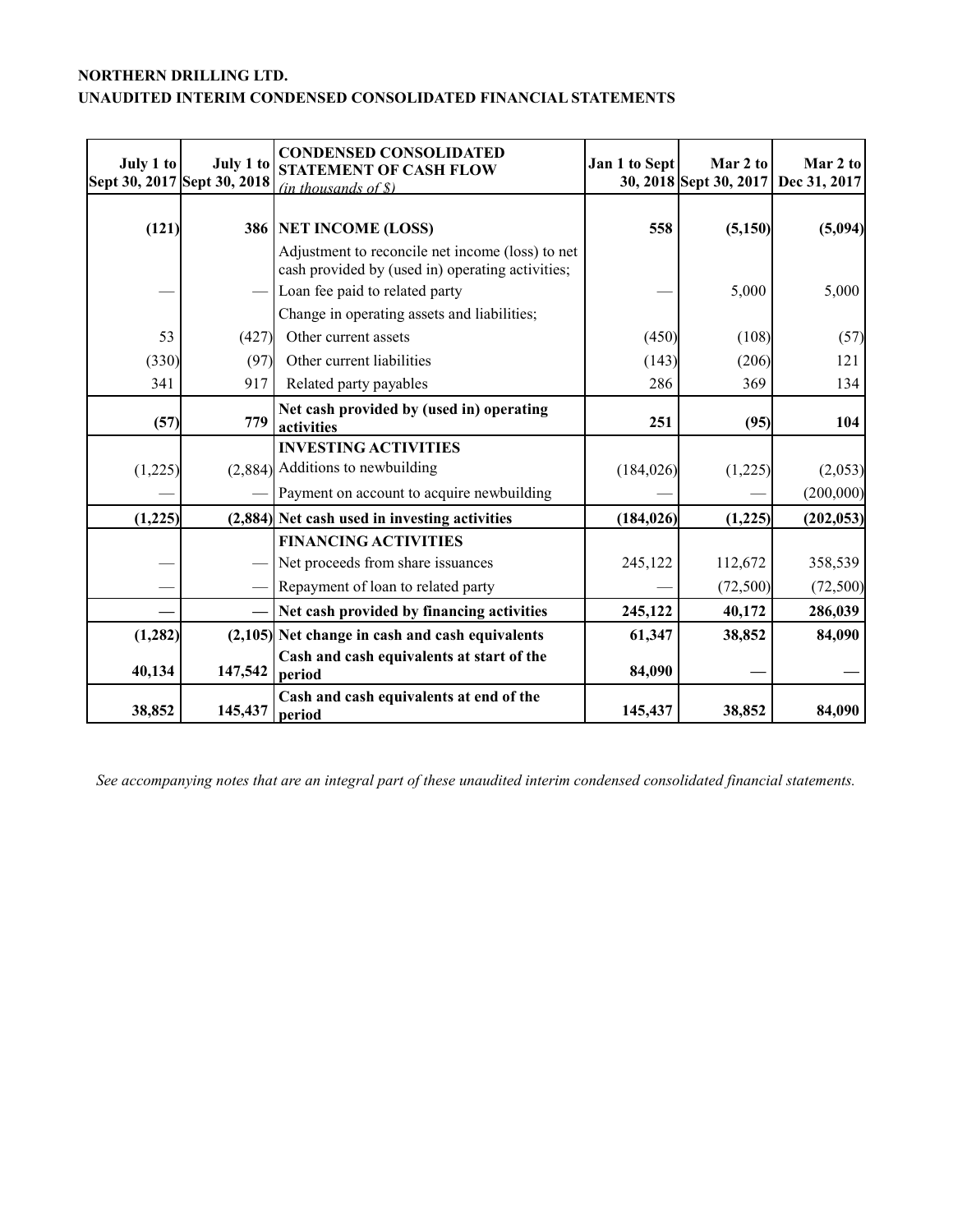## **NORTHERN DRILLING LTD. UNAUDITED INTERIM CONDENSED CONSOLIDATED FINANCIAL STATEMENTS**

| <b>CONSOLIDATED STATEMENT OF CHANGES IN</b><br><b>EQUITY</b><br>(in thousands of <i>S</i> except number of shares) | Jan 1 to<br>30, 2018 | Sept Mar 2 to<br>Sept<br>30, 2017 | Mar 2 to<br>Dec 31, 2017 |
|--------------------------------------------------------------------------------------------------------------------|----------------------|-----------------------------------|--------------------------|
|                                                                                                                    |                      |                                   |                          |
| <b>NUMBER OF SHARES OUTSTANDING</b>                                                                                |                      |                                   |                          |
| Balance at beginning of period                                                                                     | 77,750,100           |                                   |                          |
| Shares issued                                                                                                      | 29,805,883           | 46,000,100                        | 77,750,100               |
| Balance at end of period                                                                                           | 107,555,983          | 46,000,100                        | 77,750,100               |
| <b>SHARE CAPITAL</b>                                                                                               |                      |                                   |                          |
| Balance at beginning of period                                                                                     | 77,750               |                                   |                          |
| Shares issued                                                                                                      | 29,806               | 46,000                            | 77,750                   |
| Balance at end of period                                                                                           | 107,556              | 46,000                            | 77,750                   |
|                                                                                                                    |                      |                                   |                          |
| <b>ADDITIONAL PAID IN CAPITAL</b>                                                                                  |                      |                                   |                          |
| Balance at beginning of period                                                                                     | 395,620              |                                   |                          |
| Shares issued                                                                                                      | 215,316              | 181,672                           | 395,620                  |
| Balance at end of period                                                                                           | 610,936              | 181,672                           | 395,620                  |
| <b>RETAINED DEFICIT</b>                                                                                            |                      |                                   |                          |
| Balance at beginning of period                                                                                     | (5,094)              |                                   |                          |
| Net income (loss)                                                                                                  | 558                  | (5, 150)                          | (5,094)                  |
| Balance at end of period                                                                                           | (4,536)              | (5, 150)                          | (5,094)                  |
|                                                                                                                    |                      |                                   |                          |
| <b>TOTAL EQUITY</b>                                                                                                | 713,956              | 222,522                           | 468,276                  |

*See accompanying notes that are an integral part of these unaudited interim condensed consolidated financial statements.*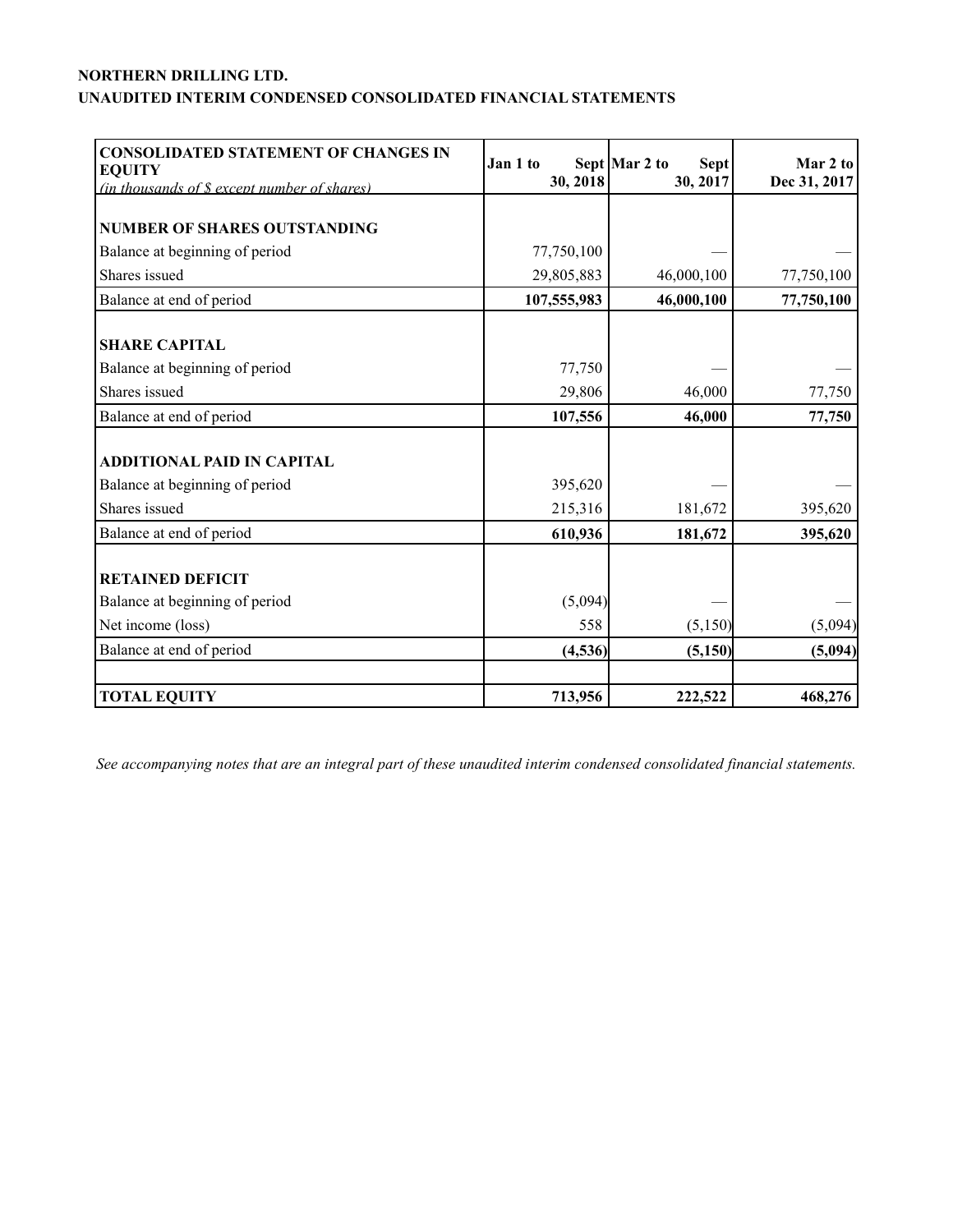### **NORTHERN DRILLING LTD. NOTES TO THE UNAUDITED INTERIM CONDENSED CONSOLIDATED FINANCIAL STATEMENTS**

#### **1. GENERAL**

Northern Drilling Ltd, or the Company, was incorporated under the laws of Bermuda on March 2, 2017, with its principal executive office located in Hamilton, Bermuda, for the purpose of ownership of offshore drilling rigs. The Company is expected to be primarily engaged in offshore contract drilling for the oil and gas industry in benign and harsh environments worldwide, including ultra deepwater environments.

The Company's activities since incorporation have consisted principally of acquiring four drilling units under construction, an option to acquire a drilling unit, listing its shares on Oslo Axess and then Oslo Børs and raising capital. Furthermore, on June 27, 2018, the Company announced that its harsh environment rig, *West Mira*, had secured a firm contract for six wells with Wintershall Norge AS (the "Wintershall Contract") for the Nova field with contract commencement initially expected in March 2020. Wintershall Norge AS is a subsidiary of Germany's largest internationally active producer of crude oil and natural gas with several development projects in the North Sea. The contract value is estimated to be approximately \$106 million. The Wintershall Contract has been awarded to Seadrill Norway Operations Ltd (previously North Atlantic Norway Ltd)., a subsidiary of a related party, Seadrill Ltd, who will operate the *West Mira* on the Company's behalf. The Wintershall Contract also includes options for early commencement starting from early Q3 2019 as well as follow-on options after the firm contract period. Should all options be exercised, *West Mira* is expected to be contracted to Wintershall until Q1 2022. The day rates for parts of the optional period will be based on a market indexed rate, which enables the Company to benefit from the expected tightening of the harsh environment market with a drilling rig well positioned on the Northern Continental Shelf.

The Company also announced that it had entered into a Heads of Agreement with Seadrill Global Services Ltd (SGS) and Seadrill Norway Operations Ltd (the Manager), a wholly owned subsidiaries of Seadrill Ltd, where the existing management agreement with SGS will be suspended and in direct continuation the Manager will perform services under an operating agreement (Operating Agreement) for *West Mira* under the Wintershall Contract. The Operating Agreement is to cover customary scope for commercial and technical services securing the Company safe and reliable operations from one of the world's most experienced drilling contractors.

The Company's activities are subject to significant risks and uncertainties that can have an adverse effect on the Company's business, financial condition, results of operations and cash flow. Such risks and uncertainties include, among others, failure to take delivery of the current newbuildings, decreasing market value of the rigs, failure to acquire future assets, developing into an operating business and securing additional funding. Further, the success and growth of the Company's business is depending on the level of activity in the offshore oil and gas industry generally and the drilling industry specifically. Both such industries are highly competitive, with intense price competition. Further, the Company has a limited number of rigs which makes it vulnerable in the event of a loss of revenue of any such rigs and should the Company not be able to obtain favorable contracts for its rigs.

As of the date of this report, the Company owns two semi-submersible rigs currently under construction, *West Mira*, which is expected to be delivered to the Company in early December 2018, and *Bollsta Dolphin*, which is expected to be delivered in January 2019. The Company also owns two drillships under construction which are expected to be delivered by early 2021. Further, the Company has an option from a related party to acquire a third drillship, currently known as *Cobalt Explorer*.

#### **2. BASIS OF ACCOUNTING**

The condensed consolidated financial statements are stated in accordance with accounting principles generally accepted in the United States as described in the Company's audited financial statements for the period from March 2, 2017 to December 31, 2017. The condensed consolidated financial statements include the assets and liabilities of the Company and its subsidiaries. All intercompany balances and transactions have been eliminated on consolidation. The preparation of the condensed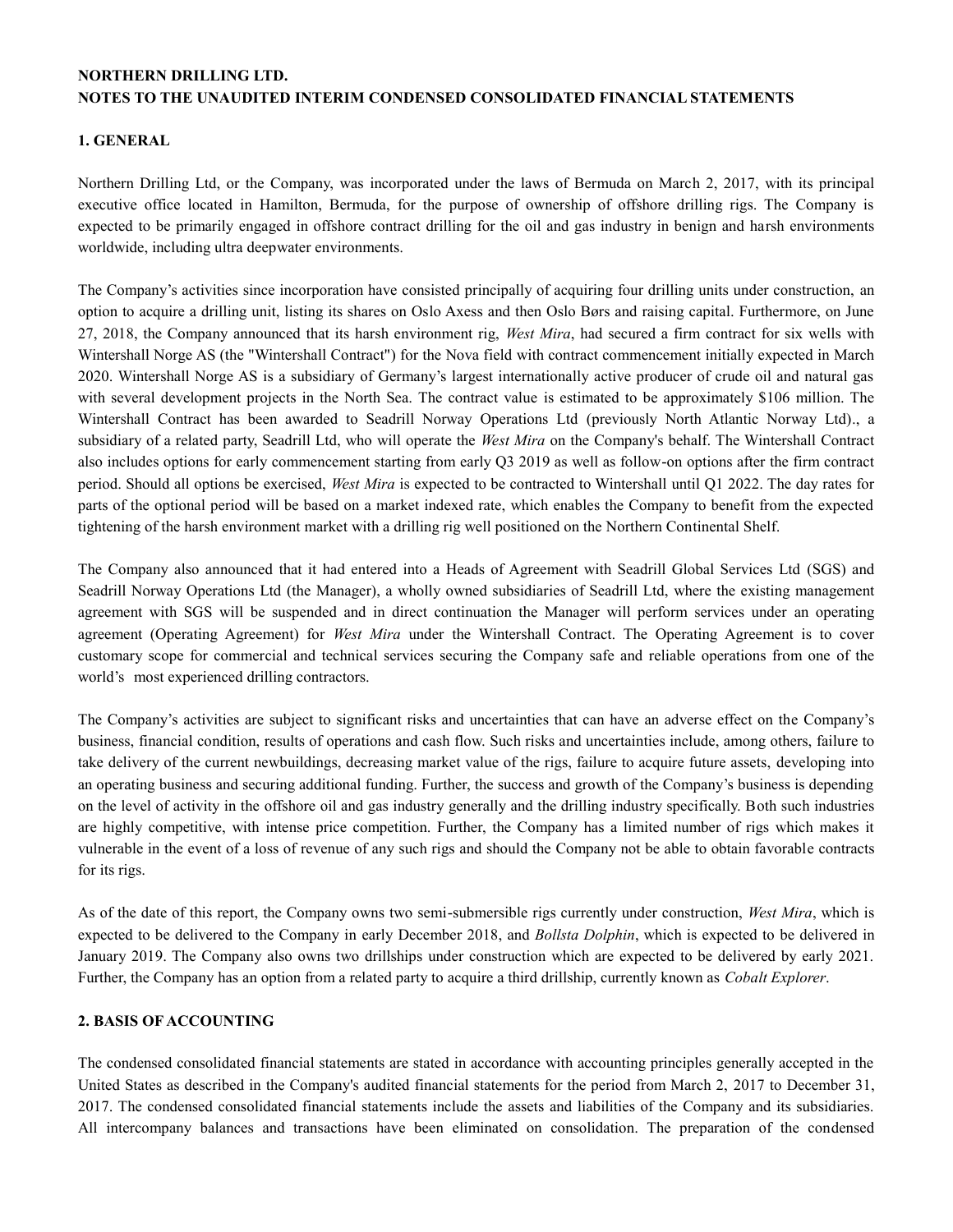consolidated financial statements requires that management make estimates and assumptions affecting the reported amounts of assets and liabilities. Actual results could differ from those estimates.

#### **3. EARNINGS PER SHARE**

The basic earnings per share for the nine months ended September 30, 2018 has been calculated based on the net income attributable to the Company of \$0.6 million and the weighted average number of shares in the period of 92,925,989 shares. There were no potentially dilutive instruments outstanding in the period.

#### **4 . NEWBUILDINGS**

On January 4, 2018 the refund guarantee that was required in connection with the exercise of the option for *Bollsta Dolphin* was received by the Company and the option was considered fully exercised at which time the \$200.0 million that was recorded in the balance sheet as Payment on account of newbuilding acquisition was transferred to Newbuildings.

In May 2018, the Company entered into agreements to purchase two newbuilding 7th generation DP3 and ultra deepwater capable drillships, known as the *West Aquila* and the *West Libra*, from Daewoo Shipbuilding & Marine Engineering Co Ltd, or DSME. The acquisition price was \$296.0 million per unit, of which \$90.0 million per unit was payable at contract signing and the remaining balance at delivery. Expected delivery is January and March 2021 respectively, with a flexible delivery schedule and an option to take earlier delivery. In addition, the Company has received an option to acquire a third drillship, the *Cobalt Explorer*, for a purchase price of \$350.0 million.

#### **5. SHARE CAPITAL**

The Company has an authorized share capital of \$1,000,000,000 comprising of 1,000,000,000 common shares, each with a par value of \$1.00.

In May 2018, the Company completed a private placement of 29,805,883 new shares, at a subscription price of NOK 68.00 per share. Gross proceeds of NOK 2,026,800,000 (\$248.8 million) were raised and the Company incurred fees of \$3.7 million in connection with this private placement.

On June 29, 2018, the Norwegian Financial Supervisory Authority ("Finanstilsynet") approved the Company's prospectus relating to the listing of the 29,805,883 new shares issued in the private placement completed in May 2018. Based on the approved prospectus, the new shares became registered on the Company's ordinary ISIN BMG6624L1090. Furthermore, as of July 3, 2018, the Company's shares were transferred from a listing on Oslo Axess to Oslo Børs, in accordance with Oslo Børs' decision to admit the Company's shares to listing on Oslo Børs. The Company's shares continued to trade under its existing trading symbol NODL.

As at September 30, 2018, the Company had 107,555,983 common shares outstanding.

#### **6. RELATED PARTY TRANSACTIONS**

Hemen Holding Ltd, or Hemen, a Cyprus holding company, indirectly controlled by trusts established by Mr. John Fredriksen, for the benefit of his immediate family, owns approximately 37% of the Company's outstanding ordinary shares at September 30, 2018. The Company transacts business with the following related parties, being companies in which Hemen, or companies affiliated with Hemen, has a significant interest -Seadrill Ltd, or Seadrill, Seatankers Management Co. Ltd, or Seatankers Management, and Blue Sea Navigation Holdings Inc, or Blue Sea.

#### *Seadrill transactions*